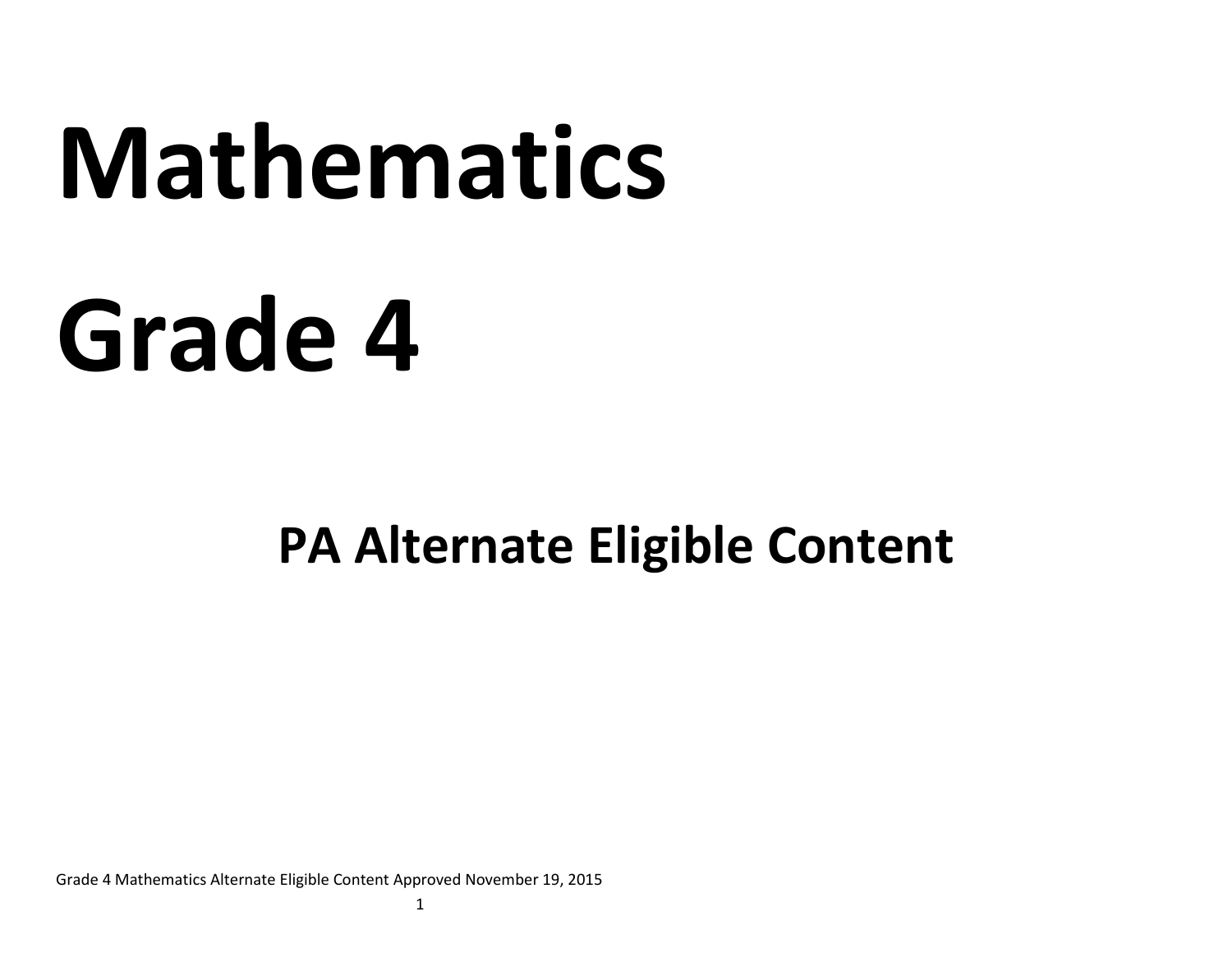#### **PA Reporting Category: M04.A-T Numbers and Operations in Base Ten**

#### **PA Core Standards:**

CC.2.1.4.B.1 Apply place‐value concepts to show an understanding of multi‐digit whole numbers.

#### **ASSESSMENT ANCHOR**

M04.A-T.1 Generalize place-value understanding for multi-digit whole numbers.

| <b>DESCRIPTOR</b>                                                                                            | <b>ELIGIBLE CONTENT</b>                                                                                                                                                                                                                                                                                                      | <b>Alternate Eligible</b><br><b>Content Code</b> | <b>ALTERNATE ELIGIBLE CONTENT</b>                                                        |
|--------------------------------------------------------------------------------------------------------------|------------------------------------------------------------------------------------------------------------------------------------------------------------------------------------------------------------------------------------------------------------------------------------------------------------------------------|--------------------------------------------------|------------------------------------------------------------------------------------------|
| M04.A-T.1.1<br>Apply place-value and<br>numeration concepts to<br>compare, find<br>equivalencies, and round. | M04.A-T.1.1.1<br>Demonstrate an understanding that in a multi-digit<br>whole number (through 1,000,000), a digit in one<br>place represents ten times what it represents in<br>the place to its right.<br>Example: Recognize that in the number 770, the 7<br>in the hundreds place is ten times the 7 in the tens<br>place. | M04AT1.1.1a                                      | Model relationships between adjacent<br>digits in a multi-digit whole number             |
|                                                                                                              | M04.A-T.1.1.2<br>Read and write whole numbers in expanded,<br>standard, and word form through 1,000,000.                                                                                                                                                                                                                     |                                                  |                                                                                          |
|                                                                                                              | M04.A-T.1.1.3<br>Compare two multi-digit numbers through<br>1,000,000 based on meanings of the digits in each<br>place, using $>$ , =, and < symbols.                                                                                                                                                                        | M04AT1.1.3a                                      | Compare to determine if a value is greater<br>than, less than, or equal to another value |
|                                                                                                              | M04.A-T.1.1.4<br>Round multi-digit whole numbers (through<br>1,000,000) to any place.                                                                                                                                                                                                                                        |                                                  |                                                                                          |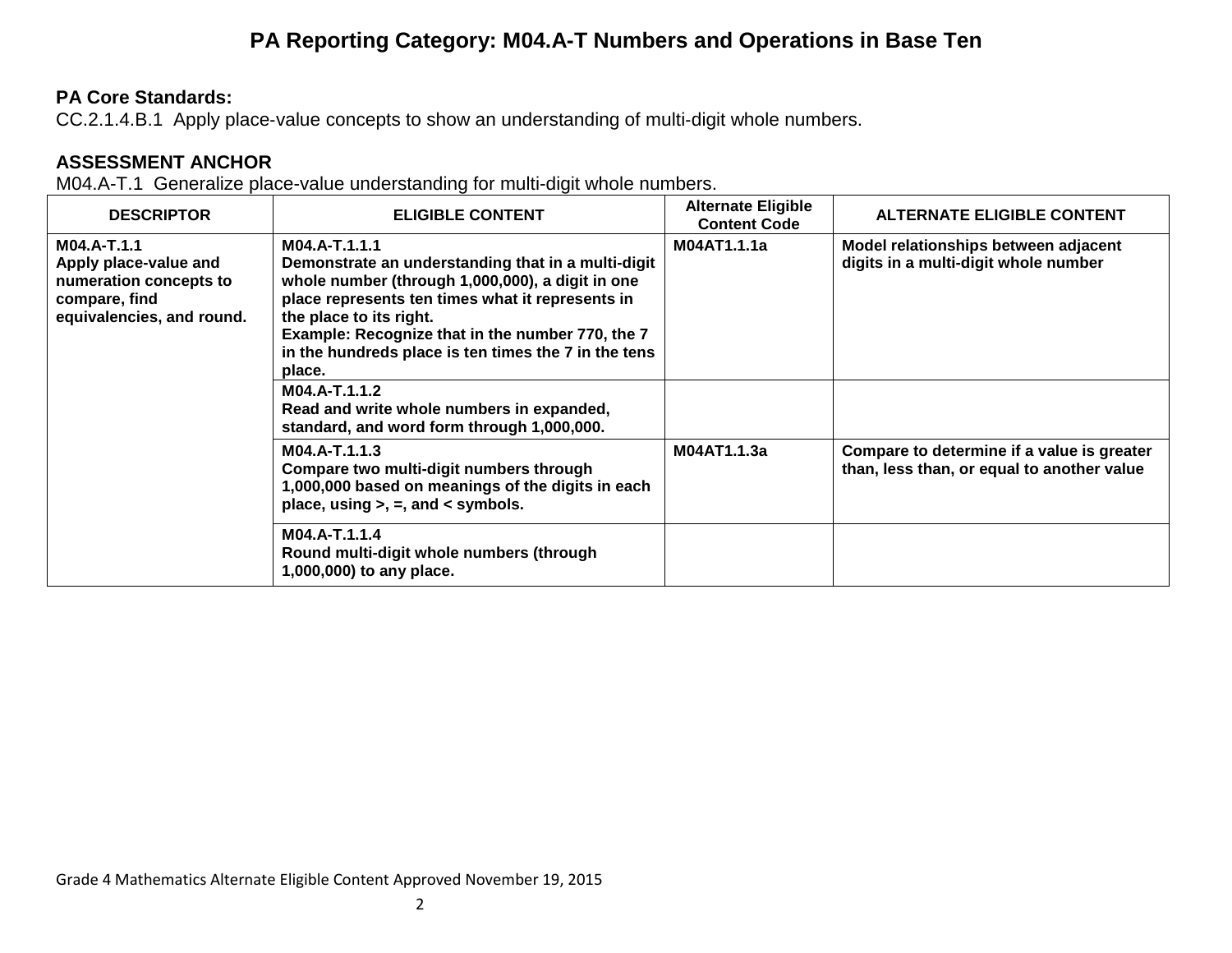#### **PA Reporting Category: M04.A-T Numbers and Operations in Base Ten**

#### **PA Core Standards:**

CC.2.1.4.B.2 Use place value understanding and properties of operations to perform multi‐digit arithmetic.

#### **ASSESSMENT ANCHOR**

M04.A-T.2 Use place-value understanding and properties of operations to perform multi-digit arithmetic.

| <b>DESCRIPTOR</b>                                   | <b>ELIGIBLE CONTENT</b>                                                                                                                                                                                                   | <b>Alternate Eligible</b><br><b>Content Code</b> | <b>ALTERNATE ELIGIBLE CONTENT</b>                                          |
|-----------------------------------------------------|---------------------------------------------------------------------------------------------------------------------------------------------------------------------------------------------------------------------------|--------------------------------------------------|----------------------------------------------------------------------------|
| M04.A-T.2.1<br>Use operations to solve<br>problems. | M04.A-T.2.1.1<br>Add and subtract multi-digit whole numbers (limit<br>sums and subtrahends up to and including<br>$1,000,000$ ).                                                                                          | M04AT2.1.1a                                      | Add or subtract whole numbers with sums<br>and differences <1000           |
|                                                     | M04.A-T.2.1.2<br>Multiply a whole number of up to four digits by a<br>one-digit whole number and multiply 2 two-digit<br>numbers.                                                                                         | M04AT2.1.2a                                      | Demonstrate understanding of<br>multiplication or division with small sets |
|                                                     | M04.A-T.2.1.3<br>Divide up to four-digit dividends by one-digit<br>divisors with answers written as whole-number<br>quotients and remainders.                                                                             |                                                  |                                                                            |
|                                                     | M04.A-T.2.1.4<br>Estimate the answer to addition, subtraction, and<br>multiplication problems using whole numbers<br>through six digits (for multiplication, no more than<br>2 digits x 1 digit, excluding powers of 10). | M04AT2.1.4a                                      | Assess the plausibility of results from<br>addition or subtraction         |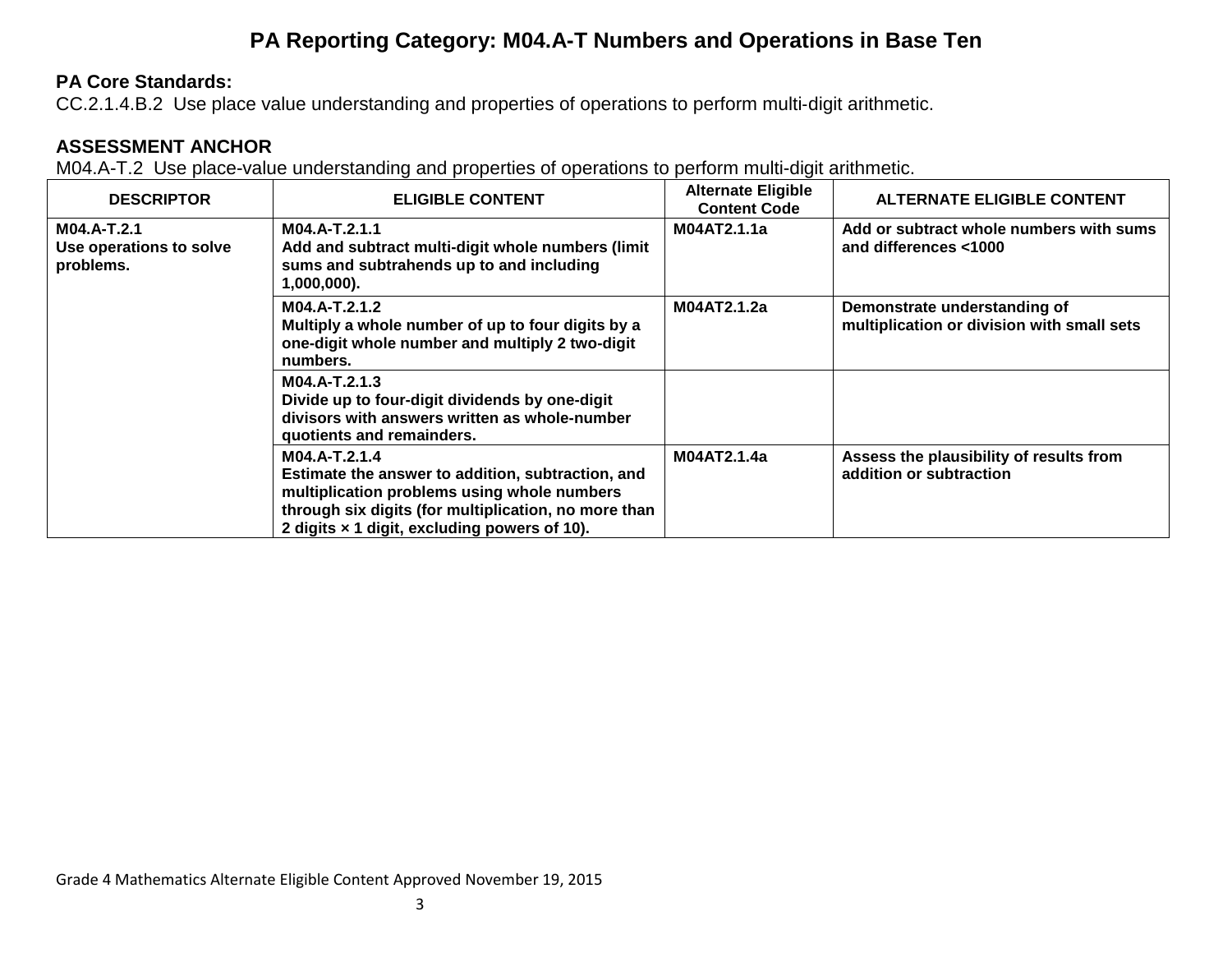#### **PA Reporting Category: M04.A-F Numbers and Operations—Fractions**

#### **PA Core Standards:**

CC.2.1.4.C.1 Extend the understanding of fractions to show equivalence and ordering.

#### **ASSESSMENT ANCHOR**

M04.A-F.1 Extend understanding of fraction equivalence and ordering.

| <b>DESCRIPTOR</b>                            | <b>ELIGIBLE CONTENT</b>                                                                                                                                                                                                            | <b>Alternate Eligible</b><br><b>Content Code</b> | <b>ALTERNATE ELIGIBLE CONTENT</b>               |
|----------------------------------------------|------------------------------------------------------------------------------------------------------------------------------------------------------------------------------------------------------------------------------------|--------------------------------------------------|-------------------------------------------------|
| M04.A-F.1.1<br><b>Find equivalencies and</b> | M04.A-F.1.1.1<br>Recognize and generate equivalent fractions.                                                                                                                                                                      | M04AF1.1.1a                                      | Identify equivalent fractions                   |
| compare fractions.                           | M04.A-F.1.1.2<br>Compare two fractions with different numerators<br>and different denominators (denominators limited<br>to 2, 3, 4, 5, 6, 8, 10, 12, and 100) using the<br>symbols $>$ , $=$ , or $<$ and justify the conclusions. | M04AF1.1.2a                                      | Compare two fractions with like<br>denominators |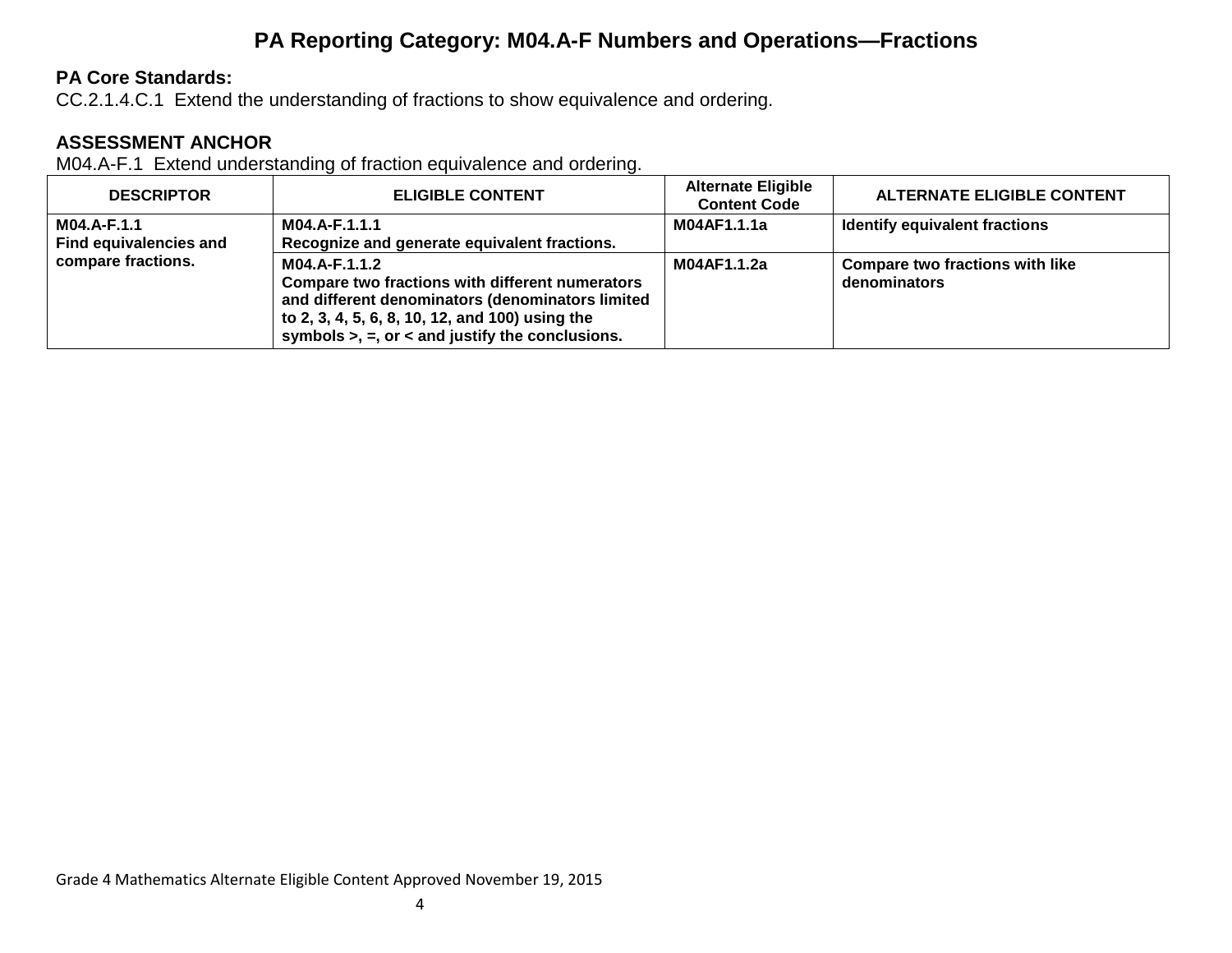#### **PA Reporting Category: M04.A-F Numbers and Operations—Fractions**

#### **PA Core Standards:**

CC.2.1.4.C.2 Build fractions from unit fractions by applying and extending previous understandings of operations on whole numbers.

#### **ASSESSMENT ANCHOR**

M04.A-F.2 Build fractions from unit fractions by applying and extending previous understandings of operations on whole numbers.

| <b>DESCRIPTOR</b>                                                                                                        | <b>ELIGIBLE CONTENT</b>                                                                                                                                                                                                                                                                                                                                                                                                                         | <b>Alternate Eligible</b><br><b>Content Code</b> | <b>ALTERNATE ELIGIBLE CONTENT</b>                                                                                   |
|--------------------------------------------------------------------------------------------------------------------------|-------------------------------------------------------------------------------------------------------------------------------------------------------------------------------------------------------------------------------------------------------------------------------------------------------------------------------------------------------------------------------------------------------------------------------------------------|--------------------------------------------------|---------------------------------------------------------------------------------------------------------------------|
| M04.A-F.2.1<br>Solve problems involving<br>fractions and whole<br>numbers (straight<br>computation or word<br>problems). | M04.A-F.2.1.1<br>Add and subtract fractions with a common<br>denominator (denominators limited to 2, 3, 4, 5, 6,<br>8, 10, 12, and 100; answers do not need to be<br>simplified; and no improper fractions as the final<br>answer).                                                                                                                                                                                                             | M04AF.2.1.1a                                     | Add or subtract fractions with common<br>denominators (denominators limited to 2,<br>3, 4, or 8)                    |
|                                                                                                                          | M04.A-F.2.1.2<br>Decompose a fraction or a mixed number into a<br>sum of fractions with the same denominator<br>(denominators limited to 2, 3, 4, 5, 6, 8, 10, 12, and<br>100), recording the decomposition by an equation.<br>Justify decompositions (e.g., by using a visual<br>fraction model).<br>Example 1: $3/8 = 1/8 + 1/8 + 1/8$ OR $3/8 = 1/8 + 2/8$<br>Example 2: $2 \frac{1}{12} = 1 + 1 + \frac{1}{12} =$<br>$12/12 + 12/12 + 1/12$ | M04AF.2.1.2a                                     | Decompose a proper fraction into multiple<br>copies of a unit fraction (denominators<br>limited to $3, 4$ , or $8)$ |
|                                                                                                                          | M04.A-F.2.1.3<br>Add and subtract mixed numbers with a common<br>denominator (denominators limited to 2, 3, 4, 5, 6,<br>8, 10, 12, and 100; no regrouping with subtraction;<br>fractions do not need to be simplified; and no<br>improper fractions as the final answers).                                                                                                                                                                      |                                                  |                                                                                                                     |
|                                                                                                                          | M04.A-F.2.1.4<br>Solve word problems involving addition and<br>subtraction of fractions referring to the same<br>whole or set and having like denominators<br>(denominators limited to 2, 3, 4, 5, 6, 8, 10, 12, and<br>100).                                                                                                                                                                                                                   |                                                  |                                                                                                                     |
|                                                                                                                          | M04.A-F.2.1.5<br>Multiply a whole number by a unit fraction<br>(denominators limited to 2, 3, 4, 5, 6, 8, 10, 12, and<br>100 and final answers do not need to be simplified<br>or written as a mixed number).<br>Example: $5 \times (1/4) = 5/4$                                                                                                                                                                                                |                                                  |                                                                                                                     |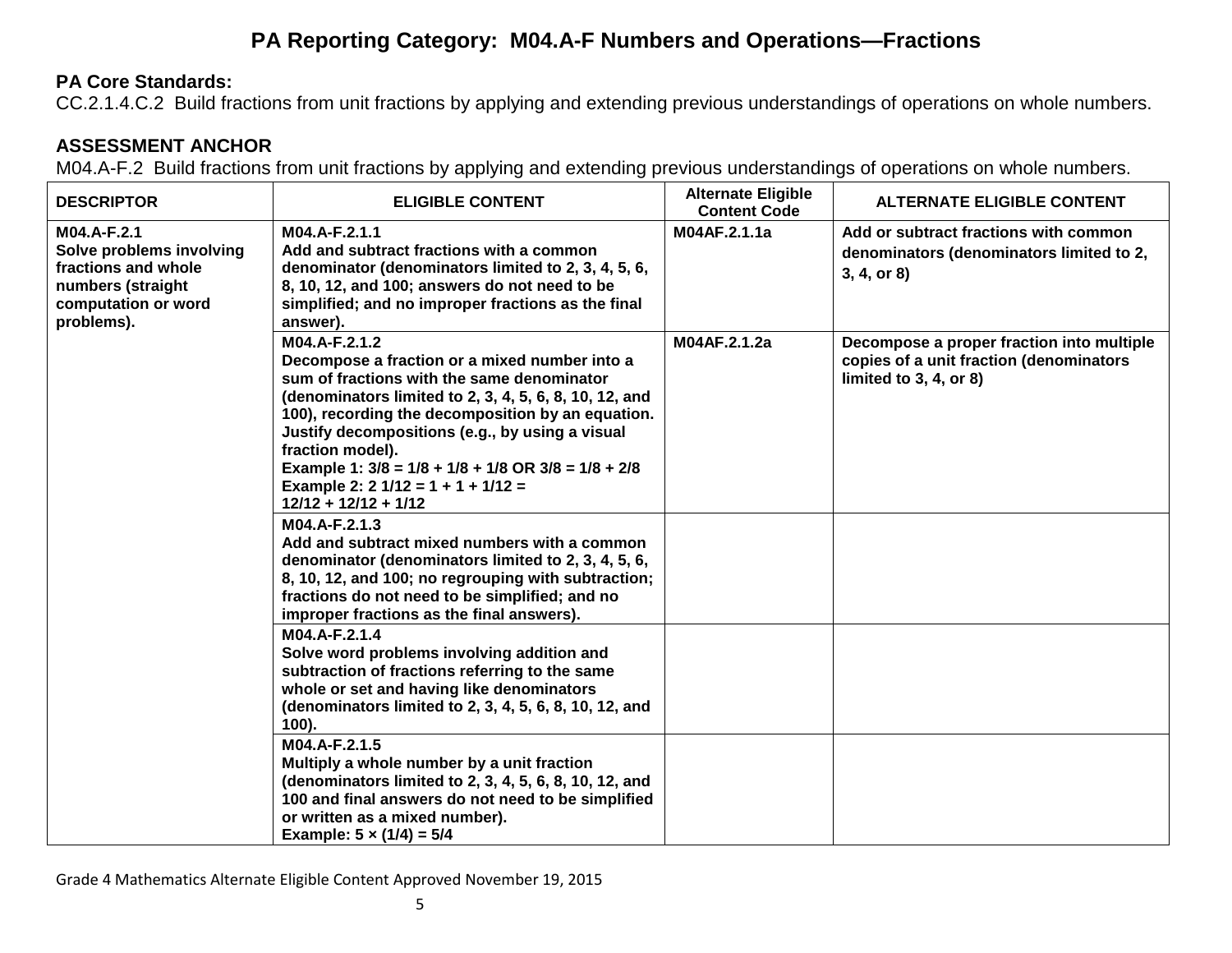| <b>DESCRIPTOR</b> | <b>ELIGIBLE CONTENT</b>                                                                                                                                                                                                                               | <b>Alternate Eligible</b><br><b>Content Code</b> | <b>ALTERNATE ELIGIBLE CONTENT</b> |
|-------------------|-------------------------------------------------------------------------------------------------------------------------------------------------------------------------------------------------------------------------------------------------------|--------------------------------------------------|-----------------------------------|
|                   | M04.A-F.2.1.6<br>Multiply a whole number by a non-unit fraction<br>(denominators limited to 2, 3, 4, 5, 6, 8, 10, 12, and<br>100 and final answers do not need to be simplified<br>or written as a mixed number).<br>Example: $3 \times (5/6) = 15/6$ |                                                  |                                   |
|                   | M04.A-F.2.1.7<br>Solve word problems involving multiplication of a<br>whole number by a fraction (denominators limited<br>to 2, 3, 4, 5, 6, 8, 10, 12, and 100).                                                                                      |                                                  |                                   |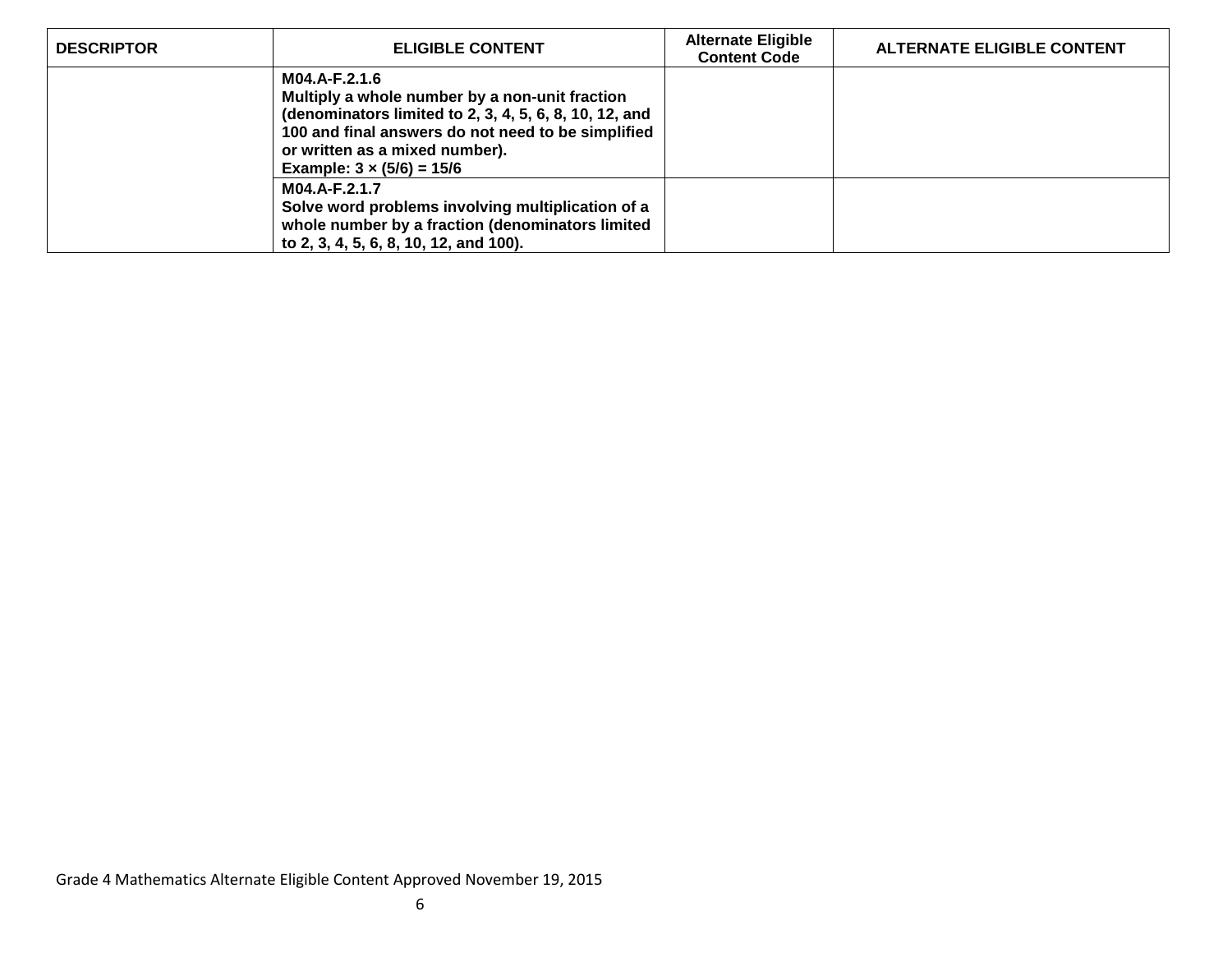#### **PA Reporting Category: M04.A-F Numbers and Operations—Fractions**

#### **PA Core Standards:**

CC.2.1.4.C.3 Connect decimal notation to fractions, and compare decimal fractions (base 10 denominator, e.g., 19/100).

#### **ASSESSMENT ANCHOR**

M04.A-F.3 Understand decimal notation for fractions and compare decimal fractions.

| <b>DESCRIPTOR</b>                                                                                                                                                      | <b>ELIGIBLE CONTENT</b>                                                                                                                                                        | <b>Alternate Eligible</b><br><b>Content Code</b> | <b>ALTERNATE ELIGIBLE CONTENT</b>                                                           |
|------------------------------------------------------------------------------------------------------------------------------------------------------------------------|--------------------------------------------------------------------------------------------------------------------------------------------------------------------------------|--------------------------------------------------|---------------------------------------------------------------------------------------------|
| M04.A-F.3.1<br>Use operations to solve<br>problems involving<br>decimals, including<br>converting between<br>fractions and decimals<br>(may include word<br>problems). | M04.A-F.3.1.1<br>Add two fractions with respective denominators<br>10 and 100.<br>Example: Express $3/10$ as $30/100$ , and add $3/10 +$<br>$4/100 = 30/100 + 4/100 = 34/100.$ |                                                  |                                                                                             |
|                                                                                                                                                                        | M04.A-F.3.1.2<br>Use decimal notation for fractions with<br>denominators 10 or 100.<br>Example: Rewrite 0.62 as 62/100 and vice versa.                                         | M04AF3.1.2a                                      | Identify equivalent values in decimal or<br>fraction form (limited to denominator of<br>10) |
|                                                                                                                                                                        | M04.A-F.3.1.3<br>Compare two decimals to hundredths using the<br>symbols $>$ , $=$ , or $\lt$ , and justify the conclusions.                                                   |                                                  |                                                                                             |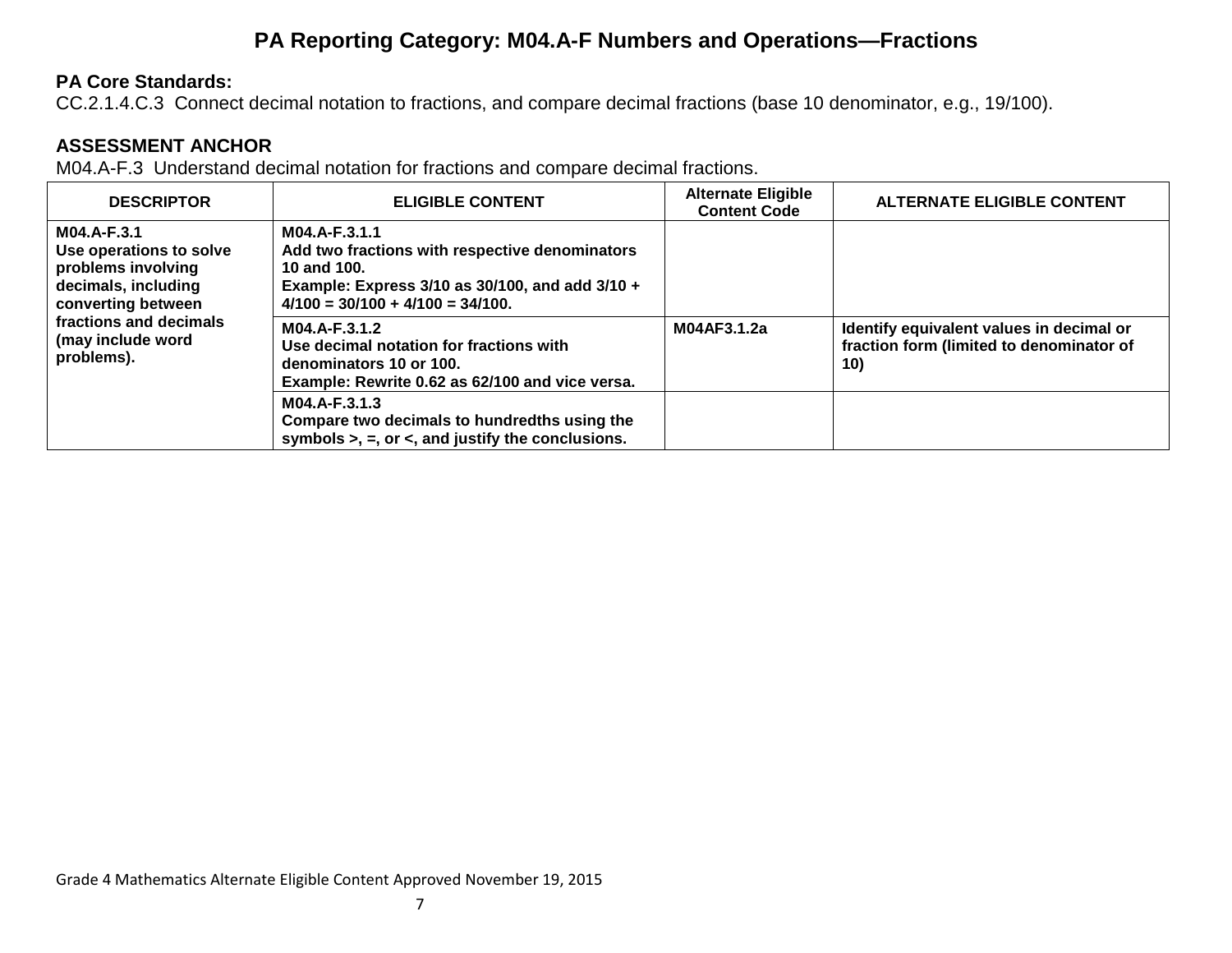#### **PA Reporting Category: M04.B-O Operations and Algebraic Thinking**

#### **PA Core Standards:**

CC.2.2.4.A.1 Represent and solve problems involving the four operations.

#### **ASSESSMENT ANCHOR**

M04.B-O.1 Use the four operations with whole numbers to solve problems.

| <b>DESCRIPTOR</b>                                                                                | <b>ELIGIBLE CONTENT</b>                                                                                                                                                                                                                                                                                                                                                                                                                           | <b>Alternate Eligible</b><br><b>Content Code</b> | <b>ALTERNATE ELIGIBLE CONTENT</b>                                                  |
|--------------------------------------------------------------------------------------------------|---------------------------------------------------------------------------------------------------------------------------------------------------------------------------------------------------------------------------------------------------------------------------------------------------------------------------------------------------------------------------------------------------------------------------------------------------|--------------------------------------------------|------------------------------------------------------------------------------------|
| M04.B-O.1.1<br>Use numbers and symbols<br>to model the concepts of<br>expressions and equations. | M04.B-O.1.1.1<br>Interpret a multiplication equation as a<br>comparison. Represent verbal statements of<br>multiplicative comparisons as multiplication<br>equations.<br>Example 1: Interpret $35 = 5 \times 7$ as a statement that<br>35 is 5 times as many as 7 and 7 times as many as<br>5.<br>Example 2: Know that the statement 24 is 3 times<br>as many as 8 can be represented by the equation<br>$24 = 3 \times 8$ or $24 = 8 \times 3$ . |                                                  |                                                                                    |
|                                                                                                  | M04.B-O.1.1.2<br>Multiply or divide to solve word problems<br>involving multiplicative comparison,<br>distinguishing multiplicative comparison from<br>additive comparison.<br>Example: Know that $3 \times 4$ can be used to<br>represent that Student A has 4 objects and<br>Student B has 3 times as many objects not just 3<br>more objects.                                                                                                  | M04BO1.1.2a                                      | Use a model to solve a real-world<br>multiplication problem                        |
|                                                                                                  | M04.B-O.1.1.3<br>Solve multi-step word problems posed with whole<br>numbers using the four operations. Answers will<br>be either whole numbers or have remainders that<br>must be interpreted yielding a final answer that is<br>a whole number. Represent these problems using<br>equations with a symbol or letter standing for the<br>unknown quantity.                                                                                        | M04BO1.1.3a                                      | Solve a real-world problem with one or<br>more steps using addition or subtraction |
|                                                                                                  | M04.B-O.1.1.4<br>Identify the missing symbol $(+, -, x, \div, =, <, and >)$<br>that makes a number sentence true (single-digit<br>divisor only).                                                                                                                                                                                                                                                                                                  |                                                  |                                                                                    |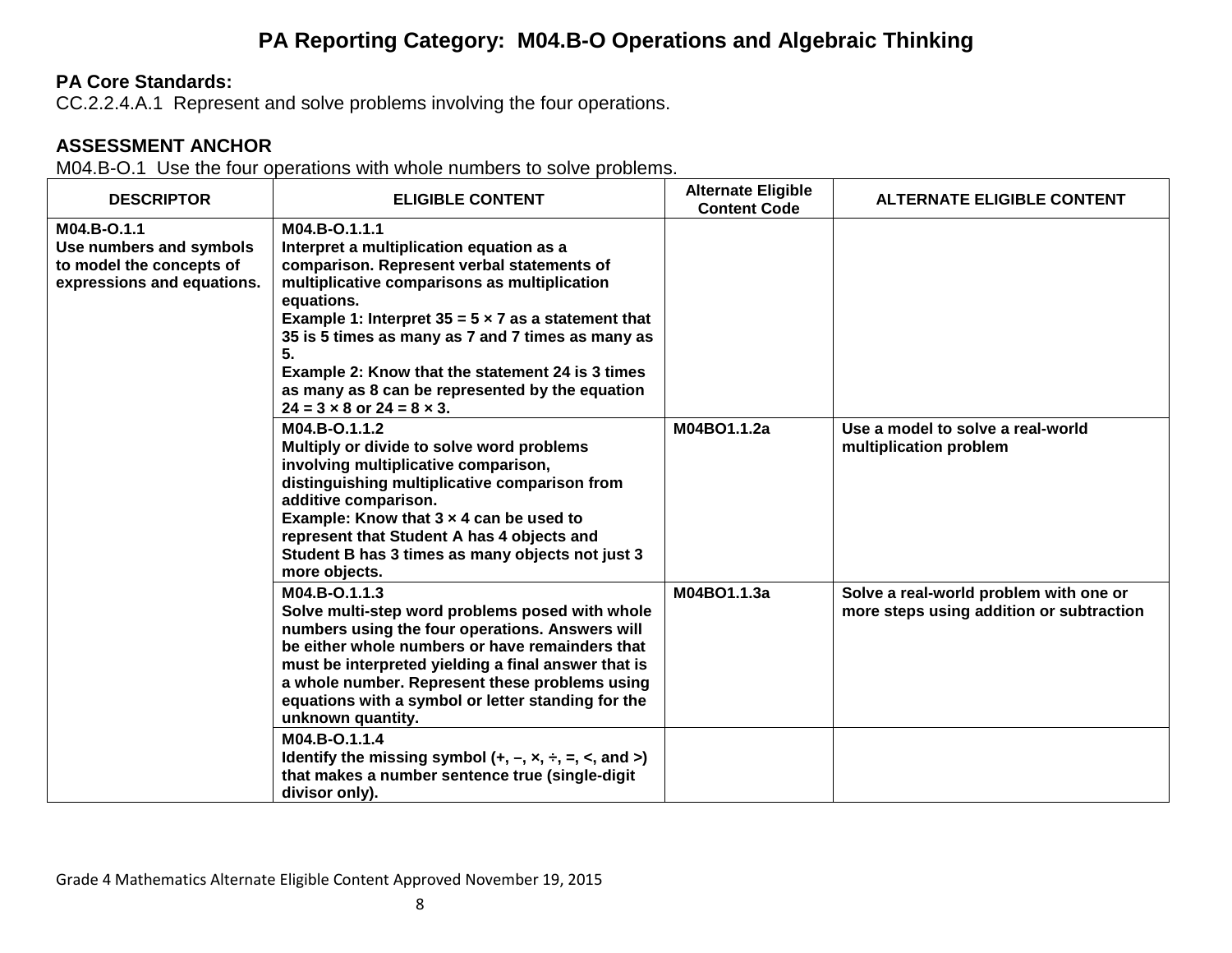#### **PA Reporting Category: M04.B-O Operations and Algebraic Thinking**

#### **PA Core Standards:**

CC.2.2.4.A.2 Develop and/or apply number theory concepts to find factors and multiples.

#### **ASSESSMENT ANCHOR**

M04.B-O.2 Gain familiarity with factors and multiples.

| <b>DESCRIPTOR</b>                                                                                          | <b>ELIGIBLE CONTENT</b>                                                                                                                                                                                                                                                                                                                                                                    | <b>Alternate Eligible</b><br><b>Content Code</b> | <b>ALTERNATE ELIGIBLE CONTENT</b>                                       |
|------------------------------------------------------------------------------------------------------------|--------------------------------------------------------------------------------------------------------------------------------------------------------------------------------------------------------------------------------------------------------------------------------------------------------------------------------------------------------------------------------------------|--------------------------------------------------|-------------------------------------------------------------------------|
| M04.B-O.2.1.<br>Develop and apply<br>number theory<br>concepts to represent<br>numbers in various<br>ways. | M04.B-O.2.1.1<br>Find all factor pairs for a whole number in the interval<br>1 through 100. Recognize that a whole number is a<br>multiple of each of its factors. Determine whether a<br>given whole number in the interval 1 through 100 is a<br>multiple of a given one digit number. Determine<br>whether a given whole number in the interval 1<br>through 100 is prime or composite. | M04BO2.1.1a                                      | Identify the multiples of 5 to 100 and 10 to<br>100 (e.g., count money) |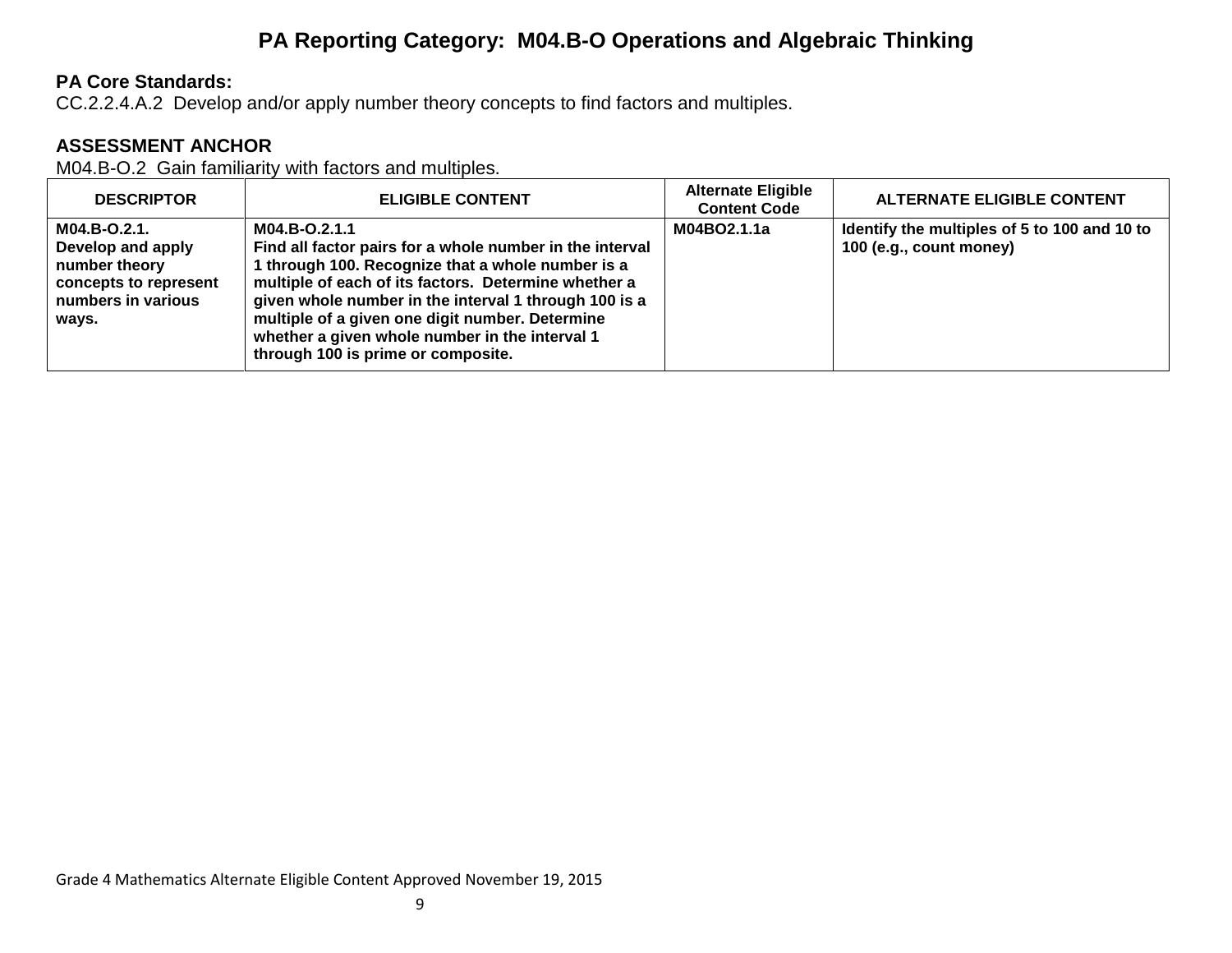#### **PA Core Standards:**

CC.2.2.4.A.4 Generate and analyze patterns using one rule.

#### **ASSESSMENT ANCHOR**

M04.B-O.3 Generate and analyze patterns.

| <b>DESCRIPTOR</b>                                                                                 | <b>ELIGIBLE CONTENT</b>                                                                                                                                                                                                                                                                                                                                                                                                                                                                                                                           | <b>Alternate Eligible</b><br><b>Content Code</b> | <b>ALTERNATE ELIGIBLE CONTENT</b>                        |
|---------------------------------------------------------------------------------------------------|---------------------------------------------------------------------------------------------------------------------------------------------------------------------------------------------------------------------------------------------------------------------------------------------------------------------------------------------------------------------------------------------------------------------------------------------------------------------------------------------------------------------------------------------------|--------------------------------------------------|----------------------------------------------------------|
| M04.B-0.3.1<br>Recognize, describe,<br>extend, create, and<br>replicate a variety of<br>patterns. | M04.B-O.3.1.1<br>Generate a number or shape pattern that follows a<br>given rule. Identify apparent features of the pattern<br>that were not explicit in the rule itself.<br>Example 1: Given the rule "add 3" and the starting<br>number 1, generate terms in the resulting sequence<br>and observe that the terms alternate between odd and<br>even numbers.<br>Example 2: Given the rule "increase the number of<br>sides by 1" and starting with a triangle, observe that<br>the tops of the shapes alternate between a side and a<br>vertex. | M04BO3.1.1a                                      | Extend a pattern when shown a model and<br>told the rule |
|                                                                                                   | M04.B-O.3.1.2<br>Determine the missing elements in a function table<br>(limit to $+$ , $-$ , or $\times$ and to whole numbers or money).                                                                                                                                                                                                                                                                                                                                                                                                          |                                                  |                                                          |
|                                                                                                   | M04.B-O.3.1.3<br>Determine the rule for a function given a table (limit to<br>$+, -$ , or $\times$ and to whole numbers).                                                                                                                                                                                                                                                                                                                                                                                                                         |                                                  |                                                          |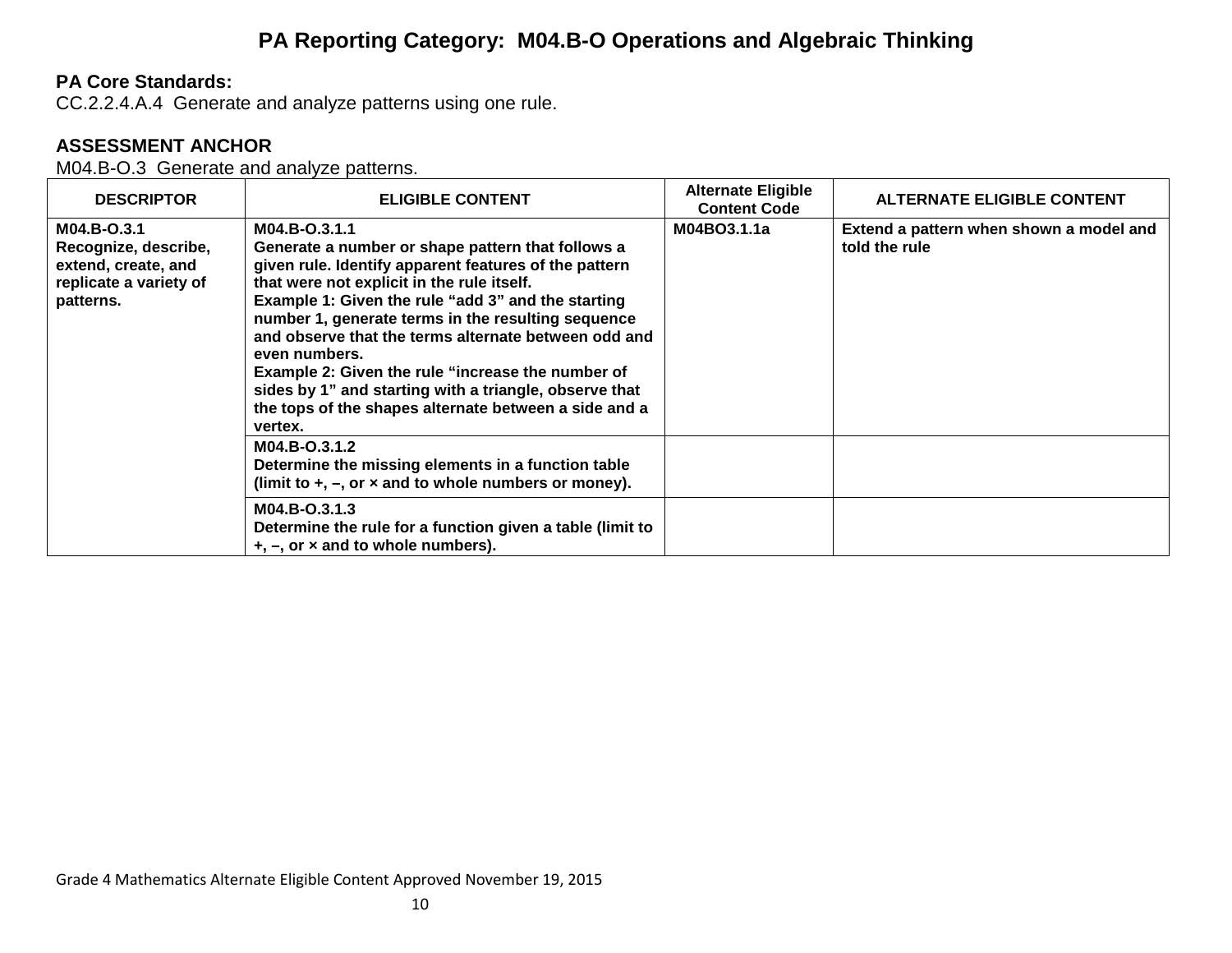#### **PA Reporting Category: M04.C-G Geometry**

#### **PA Core Standards:**

CC.2.3.4.A.1 Draw lines and angles and identify these in two‐dimensional figures. CC.2.3.4.A.2 Classify two-dimensional figures by properties of their lines and angles. CC.2.3.4.A.3 Recognize symmetric shapes and draw lines of symmetry.

#### **ASSESSMENT ANCHOR**

M04.C-G.1 Draw and identify lines and angles, and classify shapes by properties of their lines and angles.

| <b>DESCRIPTOR</b>                                                                                          | <b>ELIGIBLE CONTENT</b>                                                                                                                                                                                                                                                              | <b>Alternate Eligible</b><br><b>Content Code</b> | <b>ALTERNATE ELIGIBLE CONTENT</b>                            |
|------------------------------------------------------------------------------------------------------------|--------------------------------------------------------------------------------------------------------------------------------------------------------------------------------------------------------------------------------------------------------------------------------------|--------------------------------------------------|--------------------------------------------------------------|
| M04.C-G.1.1<br>List properties, classify,<br>draw, and identify<br>geometric figures in<br>two dimensions. | M04.C-G.1.1.1<br>Draw points, lines, line segments, rays, angles (right,<br>acute, and obtuse), and perpendicular and parallel<br>lines. Identify these in two dimensional figures.                                                                                                  |                                                  |                                                              |
|                                                                                                            | M04.C-G.1.1.2<br>Classify two-dimensional figures based on the<br>presence or absence of parallel or perpendicular lines<br>or the presence or absence of angles of a specified<br>size. Recognize right triangles as a category, and<br>identify right triangles.                   | M04CG1.1.2a                                      | Classify two-dimensional shapes based on<br>attributes       |
|                                                                                                            | M04.C-G.1.1.3<br>Recognize a line of symmetry for a two dimensional<br>figure as a line across the figure such that the figure<br>can be folded along the line into mirroring parts.<br>Identify line-symmetric figures and draw lines of<br>symmetry (up to two lines of symmetry). | M04CG1.1.3a                                      | Recognize a line of symmetry in a two-<br>dimensional figure |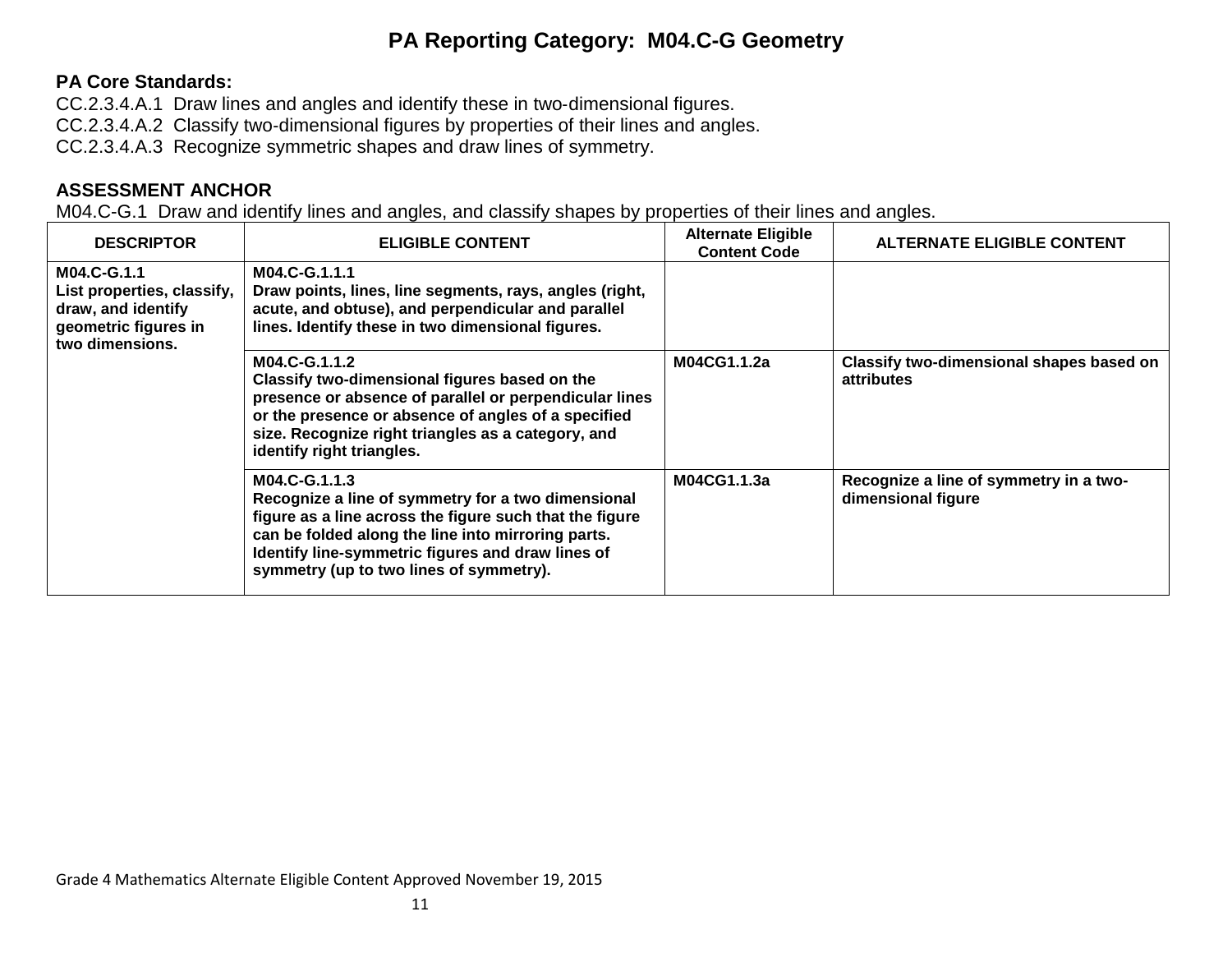#### **PA Reporting Category: M04.D-M Measurement and Data**

#### **PA Core Standards:**

CC.2.4.4.A.1 Solve problems involving measurement and conversions from a larger unit to a smaller unit.

#### **ASSESSMENT ANCHOR**

M04.D-M.1 Solve problems involving measurement and conversion of measurements from a larger unit to a smaller unit.

| <b>DESCRIPTOR</b>                                                                                                    | <b>ELIGIBLE CONTENT</b>                                                                                                                                                                                                                                                                                                                                                                                                                                                                                                                                       | <b>Alternate Eligible</b><br><b>Content Code</b> | <b>ALTERNATE ELIGIBLE CONTENT</b>                                       |
|----------------------------------------------------------------------------------------------------------------------|---------------------------------------------------------------------------------------------------------------------------------------------------------------------------------------------------------------------------------------------------------------------------------------------------------------------------------------------------------------------------------------------------------------------------------------------------------------------------------------------------------------------------------------------------------------|--------------------------------------------------|-------------------------------------------------------------------------|
| M04.D-M.1.1<br>Solve problems<br>involving length, weight<br>(mass), liquid volume,<br>time, area, and<br>perimeter. | M04.D-M.1.1.1<br>Know relative sizes of measurement units within one<br>system of units including standard units (in., ft, yd,<br>mi; oz., lb; and c, pt, qt, gal), metric units (cm, m, km;<br>g, kg; and mL, L), and time (sec, min, hr, day, wk, mo,<br>and yr). Within a single system of measurement,<br>express measurements in a larger unit in terms of a<br>smaller unit. A table of equivalencies will be provided.<br>Example 1: Know that 1 kg is 1,000 times as heavy as<br>1 g.<br>Example 2: Express the length of a 4-foot snake as 48<br>in. | M04DM1.1.1a                                      | Identify the appropriate unit of<br>measurement in a real-world problem |
|                                                                                                                      | M04.D-M.1.1.2<br>Use the four operations to solve word problems<br>involving distances, intervals of time (such as elapsed<br>time), liquid volumes, masses of objects; money,<br>including problems involving simple fractions or<br>decimals; and problems that require expressing<br>measurements given in a larger unit in terms of a<br>smaller unit.                                                                                                                                                                                                    |                                                  |                                                                         |
|                                                                                                                      | M04.D-M.1.1.3<br>Apply the area and perimeter formulas for rectangles<br>in real-world and mathematical problems (may include<br>finding a missing side length). Whole numbers only.<br>The formulas will be provided.                                                                                                                                                                                                                                                                                                                                        | M04DM1.1.3a                                      | Identify the area or perimeter of a<br>rectangle                        |
|                                                                                                                      | M04.D-M.1.1.4<br>Identify time (analog or digital) as the amount of<br>minutes before or after the hour.<br>Example 1: 2:50 is the same as 10 minutes before<br>3:00.<br>Example 2: Quarter past six is the same as 6:15.                                                                                                                                                                                                                                                                                                                                     |                                                  |                                                                         |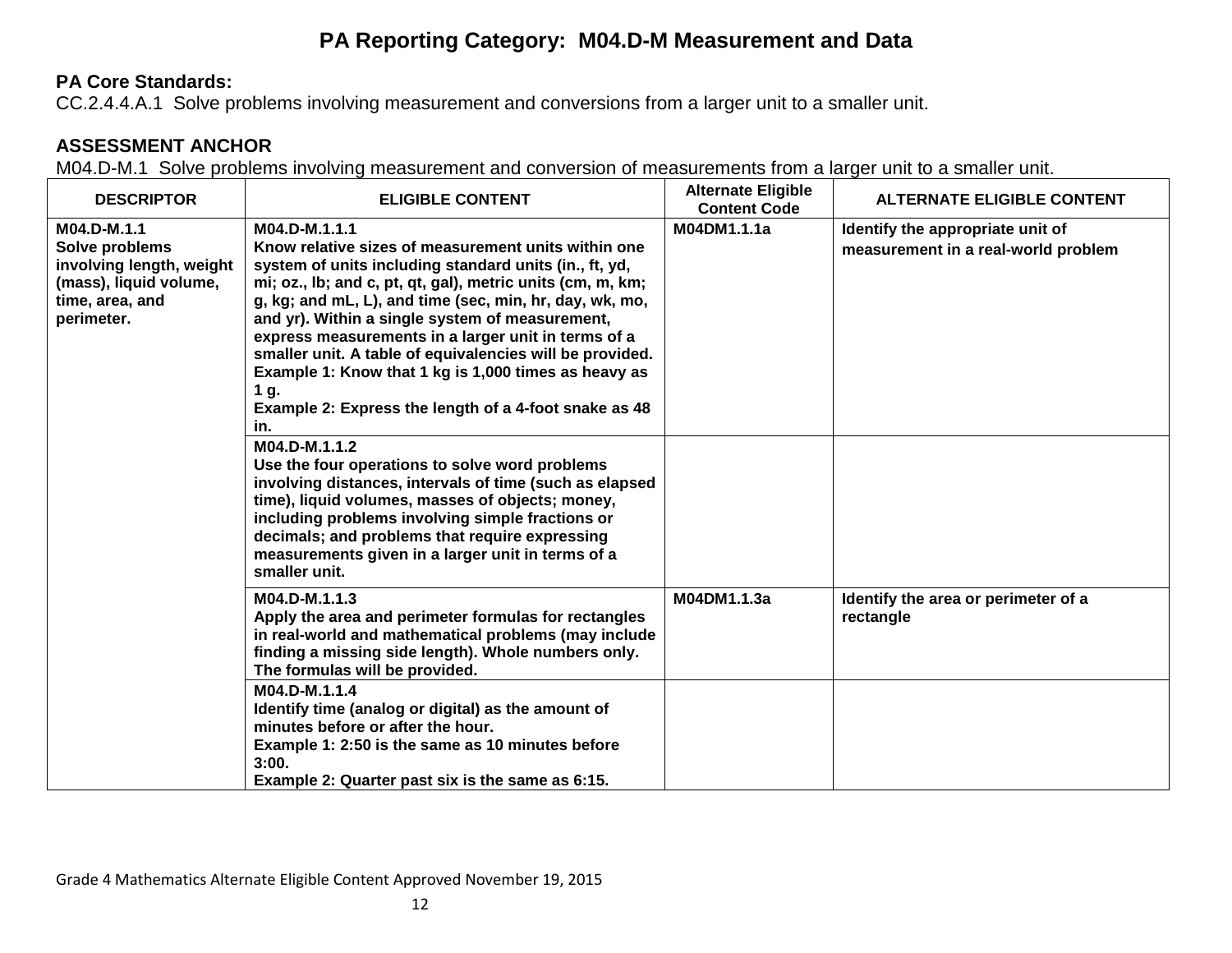#### **PA Reporting Category: M04.D-M Measurement and Data**

#### **PA Core Standards:**

CC.2.4.4.A.2 Translate information from one type of data display to another. CC.2.4.4.A.4 Represent and interpret data involving fractions using information provided in a line plot.

#### **ASSESSMENT ANCHOR**

M04.D-M.2 Represent and interpret data.

| <b>DESCRIPTOR</b>                                                           | <b>ELIGIBLE CONTENT</b>                                                                                                                                                                                             | <b>Alternate Eligible</b><br><b>Content Code</b> | <b>ALTERNATE ELIGIBLE CONTENT</b>                                        |
|-----------------------------------------------------------------------------|---------------------------------------------------------------------------------------------------------------------------------------------------------------------------------------------------------------------|--------------------------------------------------|--------------------------------------------------------------------------|
| M04.D-M.2.1<br>Organize, display, and<br>answer questions<br>based on data. | M04.D-M.2.1.1<br>Make a line plot to display a data set of measurements<br>in fractions of a unit (e.g., intervals of 1/2, 1/4, or 1/8).                                                                            | M04DM2.1.1a                                      | Organize data into a pictograph, line plot,<br>or bar graph              |
|                                                                             | M04.D-M.2.1.2<br>Solve problems involving addition and subtraction of<br>fractions by using information presented in line plots<br>(line plots must be labeled with common<br>denominators, such as 1/4, 2/4, 3/4). | M04DM2.1.2a                                      | Answer a question about data in a<br>pictograph, line plot, or bar graph |
|                                                                             | M04.D-M.2.1.3<br>Translate information from one type of display to<br>another (table, chart, bar graph, or pictograph).                                                                                             |                                                  |                                                                          |